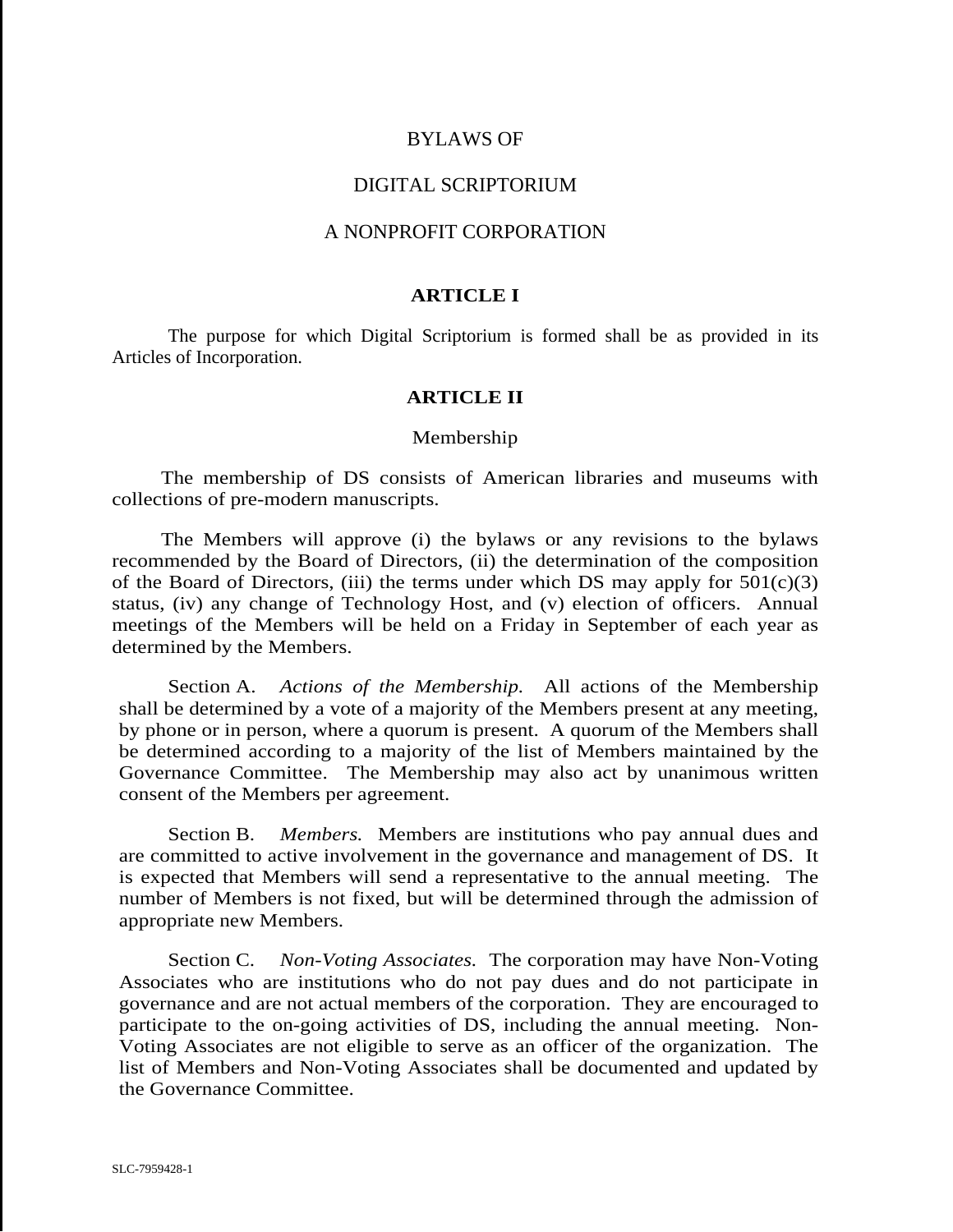Section D. *New Members*. New applications for membership in either category (Members and Non-Voting Associates) shall be approved at the annual meeting upon the recommendation of the Board of Directors.

Section E. *Requirements for Membership*.Only 501(c)(3) organizations under the U.S. tax code, government organizations, or foreign institutions and organizations of equivalent legal standing are eligible for DS Voting Membership.

## **ARTICLE III**

#### Board of Directors

Section A. *Management*. The property and affairs of Digital Scriptorium (DS) shall be managed, supervised, and controlled by a Board of Directors, subject to such limitations as are imposed by the Missouri Nonprofit Corporation Act, the Articles of Incorporation, and these Bylaws. The Board of Directors may, by contract or otherwise, give general, limited, or special power and authority to the officers of DS to transact the general business, or any special business, of DS.

Section B. *Number*. The Board of Directors shall, within the limits specified by the Articles of Incorporation, consist of seven (7) persons.

Section C. *Term and Election*. The initial Board of Directors shall be elected by the Members at the initial meeting of the Members. Thereafter, the Members shall elect the Directors at each annual meeting of the Members, except for vacancies as provided below. Directors shall be elected to serve for a term of three (3) years and may serve two (2) successive terms.

Section D. *Resignation.* Any Director may resign at any time, either by oral tender of resignation at any meeting of the Board of Directors or by giving written notice thereof to the Secretary of DS. Such resignation shall take effect at the time specified therefor and, unless otherwise specified with respect thereto, the acceptance of such resignation shall not be necessary to make it effective.

Section E. *Vacancies*. Any vacancy occurring on the Board of Directors shall be filled by appointment by the Members. A Director elected to fill a vacancy shall serve for the unexpired term of his or her predecessor in the office.

Section F. *Annual Meetings*. Regular meetings of the Board of Directors shall be held at least annually. The annual meeting of the Board of Directors shall be held without notice immediately before or after, and at the same place as, the annual meeting of the Members as determined by the Board. Such meeting shall be held for the purpose of the transaction of such business as may come before the meeting. No notice of the annual meeting of the Board of Directors need be given. The Board of Directors may provide, by resolution fixing the time and place thereof, for the holding of additional regular meetings, which may thereafter be held at the designated time and place, without further notice thereof to the directors.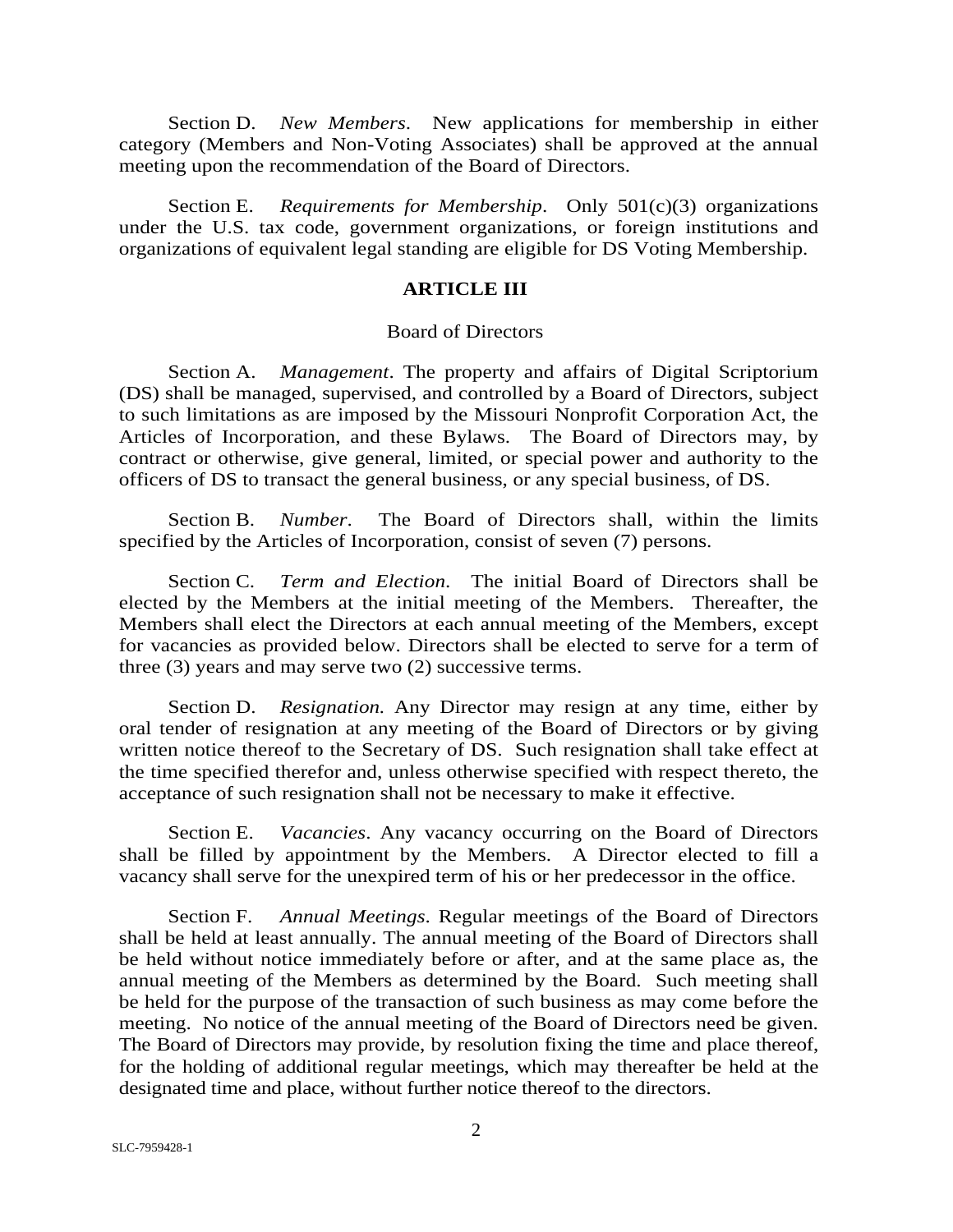Section G. *Special Meetings*. Special meetings of the Board of Directors may be called for any purpose, by or at the request of the President/Executive Director or by any three Directors. Such call shall be in writing and transmitted by regular mail, electronic mail, or facsimile or personally delivered to each Director not less than five (5) days or more than thirty (30) days before the date of the meeting. Business transacted during any special meeting shall be limited to the purposes stated in the call, and may be conducted in person, by conference telephone call or any method or combination of methods acceptable to a quorum of the Board of Directors. Attendance of a Director at any special meeting shall constitute a waiver of notice of such meeting, except where a Director attends a meeting for the express purpose of objecting to the transaction of any business thereat because such meeting is not lawfully called or convened.

Section H. *Quorum.* A majority of the Board of Directors shall constitute a quorum for the transaction of business at any meeting of the Board of Directors.

Section I. *Voting*. Each Director shall be entitled to one vote on all matters before the Board of Directors. On all matters requiring a vote of the Board of Directors, a simple majority of the Board of Directors present at any meeting at which a quorum is present shall be sufficient for approval.

Section J. *Procedures*. In all matters not covered by the Bylaws, parliamentary procedures shall be governed by the manual known as "Robert's Rules of Order: Modern Edition." The act of the majority of the Board of Directors at which a quorum is present shall be the act of the directors, unless a greater number is required under the Articles of Incorporation, these Bylaws, any applicable laws of the State of Missouri, or "Robert's Rules of Order: Modern Edition."

Section K. *Validation of Meeting*. The actions of the Board of Directors at any meeting, however called or noticed, or wherever held, shall be as valid as though such actions had taken place at a meeting duly held after call and notice and with a quorum present if, either before or after the meeting, each Director not present signs a written waiver of notice or a consent to the holding of such meeting or an approval of the minutes thereof. All such waivers, consents, or approvals shall be filed with the corporate records and made a part of the minutes of the meeting.

Section L. *Meeting by Conference Telephone.* Meetings may be held, or members of the Board of Directors may participate in a meeting, through use of a conference telephone or similar communications equipment. Participation in a meeting pursuant to this Section L constitutes presence in person at such meeting.

Section M. *Action Without Meeting*. Any action required or permitted to be taken by the Board of Directors under any provision of law, the Articles of Incorporation, or these Bylaws may be taken without a meeting if all Directors shall individually or collectively consent in writing to such action. Such written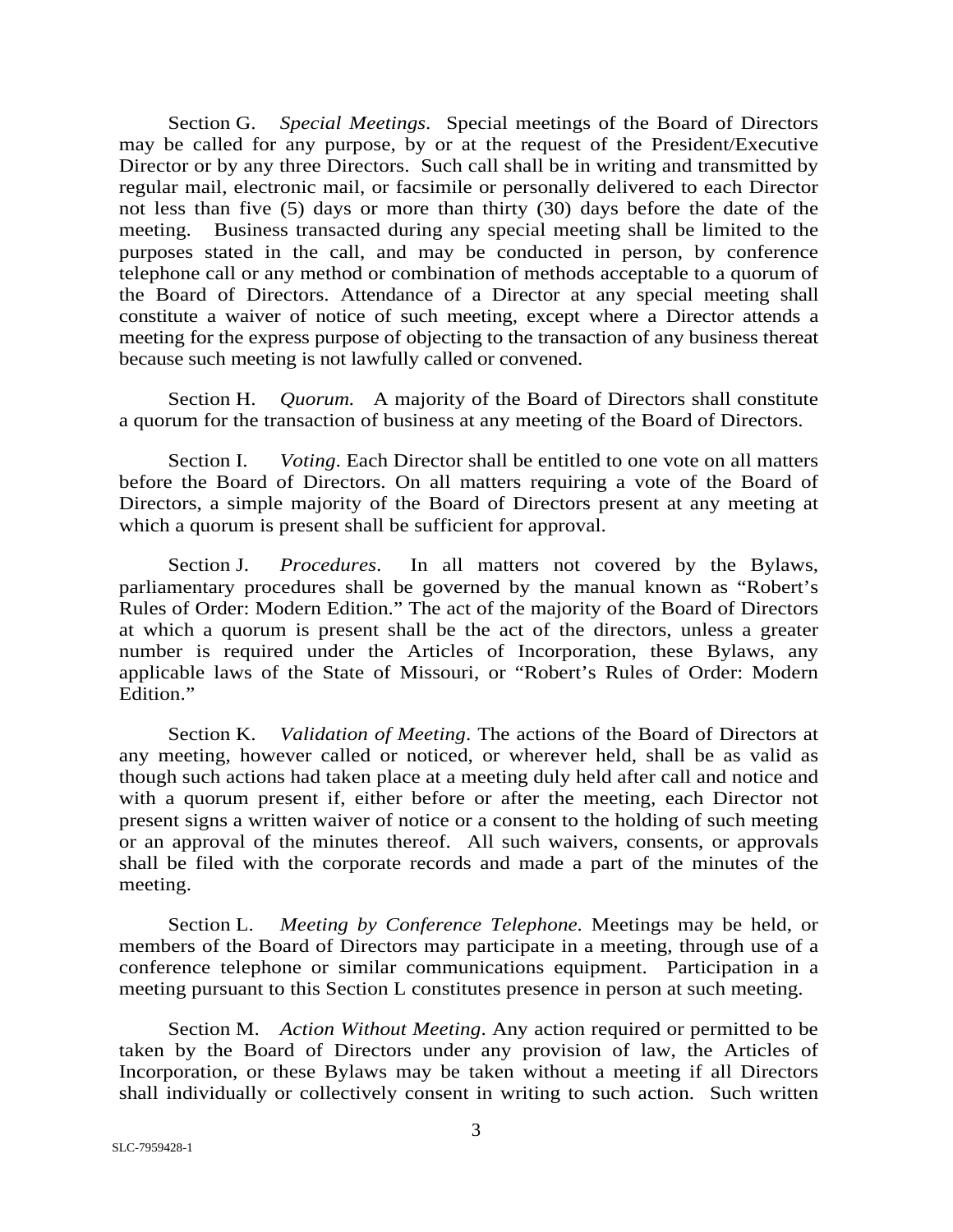consent or consents shall be filed with the corporate records. Such action by written consent shall have the same force and effect as a unanimous vote of the Board of Directors.

## **ARTICLE IV**

### **Officers**

Section A. *Officers*. The officers of DS shall consist of a President/Executive Director, Vice President/Deputy Executive Director, Secretary and Treasurer.

Section B. *Election*. The officers shall be elected at the annual meeting of the members from among the Board of Directors. All officers shall serve for a term of three years. Officers may serve no more than two (2) successive terms in the same office.

Section C. *President/Executive Director*. The President/Executive Director shall preside at all meetings of the Board of Directors and the Annual meeting and shall have general supervision and active management of the business and finances of DS.

Section D. *Vice President/Deputy Executive Director*. The Vice President/Deputy Executive Director shall perform the duties of the President/Executive Director in the President/Executive Director's absence or in the event of the inability of the President/Executive Director to act, and perform such other duties as the President/Executive Director or the Board of Directors may direct.

Section E. *Secretary*. The Secretary or the Secretary's designee shall record the proceedings of the meetings of the Board of Directors, and the Annual meeting and carry out other duties as prescribed by the President or the Board of Directors. The Secretary shall also complete and timely file all required regulatory reports with the State and Federal government.

Section F. *Treasurer*. The Treasurer shall account for DS's funds and securities. The Treasurer shall ensure procedures are in place for accurate accounting of receipts and disbursements in books belonging to DS and for the deposit of all monies and other valuable effects in the name and to the credit of DS in such depositories as may be designated by the Board of Directors. The Treasurer shall provide for disbursement of the funds of DS as approved and directed by the Board of Directors and provide an account of transactions and the financial condition of DS.

Section G. *Resignation and Removal*. Any officer may be removed, with or without cause, by the vote of a majority of the Board of Directors at any meeting of the Board of Directors at which a quorum is present. Any officer may resign at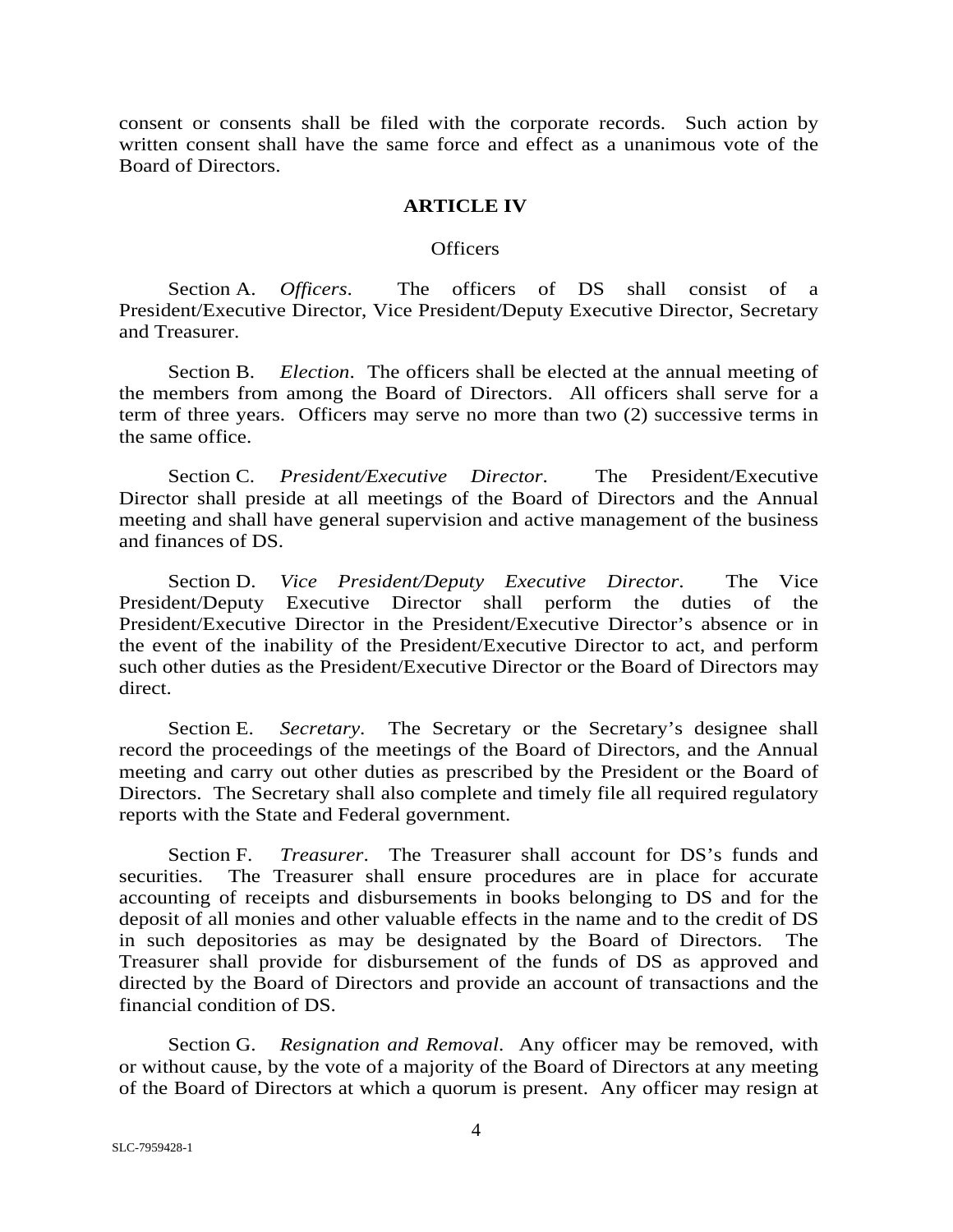any time by giving written notice to the Board of Directors, the President, or the Secretary. Any such resignation or removal shall take effect at the time specified therein. Any vacancy in the position of any officer shall be filled by the Board of Directors.

## **ARTICLE V**

#### Board Committees

 The Board of Directors may establish such committees as it in its discretion determine are necessary for the operation of DS, including a Governance Committee.

# **ARTICLE VI**

#### Indemnification

 The power of DS to indemnify certain persons shall be as provided in its Articles of Incorporation.

## **ARTICLE VII**

## Miscellaneous

Section A. *Other Matters*. Matters not otherwise provided for in the Articles of Incorporation or these Bylaws shall be governed by the Missouri Nonprofit Corporation Act, as the same or any substitute provision therefor may be in effect from time to time, and by "Robert's Rules of Order: Modern Edition."

Section B. *Amendment of Bylaws*. These Bylaws may be amended at any annual meeting of the Members by a two-thirds (2/3) vote of Members provided that a copy of any proposed amendment shall have been mailed to each Member with the notice of such meeting.

Section C. *Technology Host*. DS will have a Technology Host institution, to be determined by the Board of Directors. The representative of the Technology Host will execute the technical program of DS as defined by the President/Executive Director acting on behalf of the Board of Directors. The Technology Host will be responsible for developing and maintaining the digital presence and technical infrastructure of DS. DS will provide annual payment to the Technology Host institution for technology services and support. The Technical Host will submit a statement of account for these services.

Section D. *Reservation of Rights in Member Institutions*. DS understands that each of its Members is an educational and/or research institution, subject to certain laws and regulations and its own set of governing documents. Nothing in these Bylaws shall require or allow any Member or Member representative to take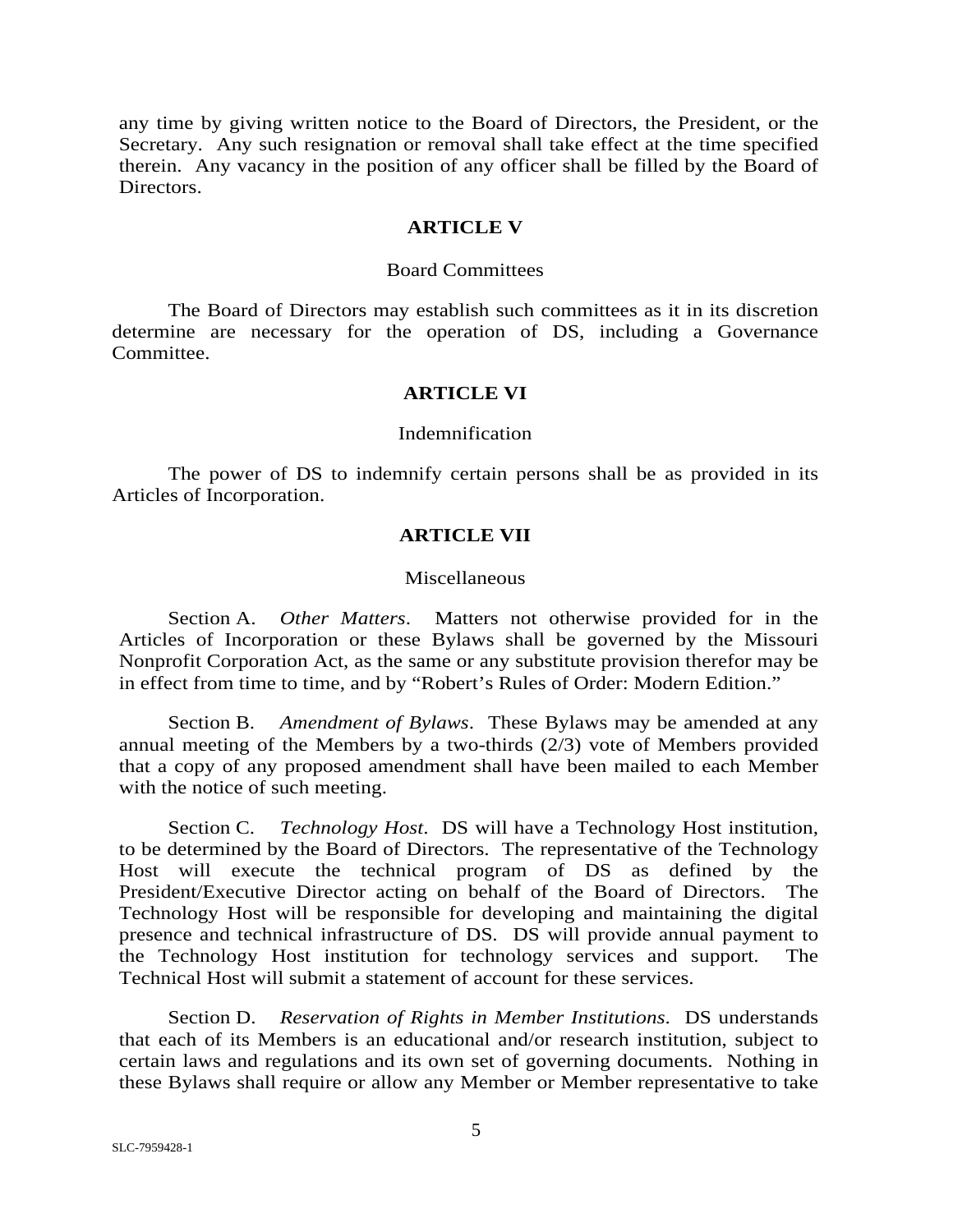any action or make any commitment in conflict with such laws, regulations or documents.

Section E. *Data Contribution*.Each participating institution (Member or Non-Voting Associate, defined above) will provide data (bibliographic and photographic) to DS in forms and according to standards established by DS and by agreements between DS and the participating institutions. DS will not alter such data without the written permission of the participating institution. Such data created by participating institutions will remain the property of the institution that created it, but participating institutions will grant DS a no-fee, non-exclusive license to use this data. Any institution that, withdrawing from DS, also intends to withdraw its data from DS shall give 30 days' written notice to the President/Executive Director, the Board of Directors, and the Technology Host.

Section F. *DS Property*. DS property includes any associated marks, and all ideas, inventions and works of authorship acquired with DS funds. DS property does not include any ownership rights in any data created by any individual institution described above, but only the use of that data, whether bibliographic or photographic.

1. Ownership. Members and Non-Voting Associates shall have no ownership interest in DS property. Unless otherwise approved by the Board, all DS property will be used solely in connection with DS and with other academic, scholarly or cultural purposes of the Members. Members may not modify, transfer or encumber any DS property within the context of DS, but each will retain control of its own intellectual property. DS encourages its Members to support open access to works in the Public Domain and to generously share images and metadata about these works.

2. Use of DS Name. Members will use the name Digital Scriptorium and any associated mark only in conformance with agreed standards. Each of the Members may use the name DS and the associated marks to indicate the association of DS with the institution.

3. Open Source Policy. It is the policy of DS to use open-source software whenever possible, and to publish for free use by others its data structures and standards. DS is committed to the use of technologies that support shared resources in an open linked data environment.

Section G. *Termination/Withdrawal.*

1. By Members*.* Subject to any restriction imposed under any grant or other funding instrument, any Member institution may withdraw from DS (or convert to a Non-Voting Associate institution) following 30 days' written notice to the President/Executive Director and the Board of Directors. Should the withdrawing Member also wish to remove its contributed data (bibliographic and photographic) from DS, that intent must be stated in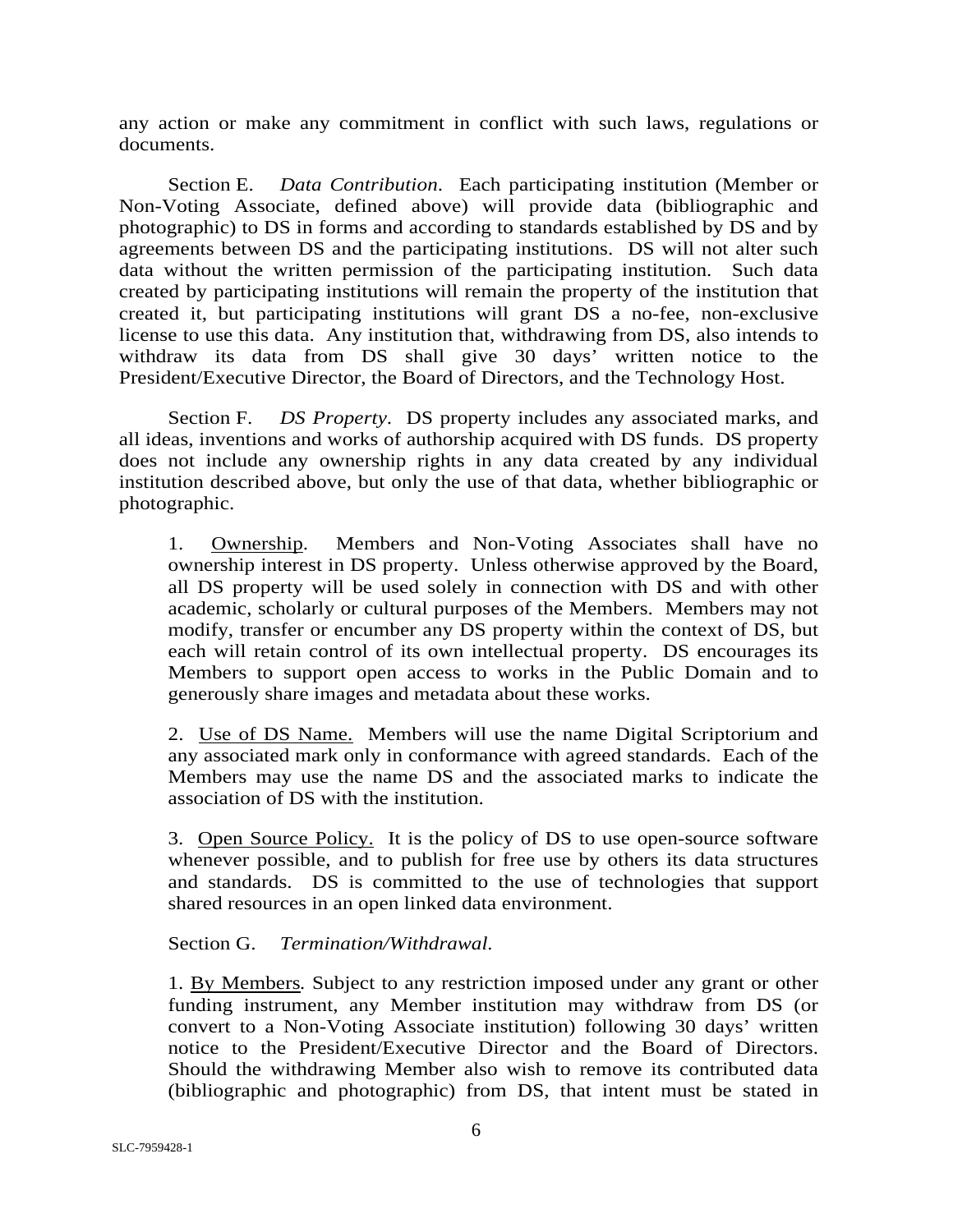writing to the President/Executive Director, the Board of Directors and the Technology Host with thirty days' notice before the intended withdrawal.

2. By Non-Voting Associates*.* Subject to the terms and conditions of the participation agreement, Non-Voting Associates may withdraw on thirty days' notice to the President/Executive Director and the Board of Directors. Should the withdrawing Non-Voting Associate also wish to remove its contributed data (bibliographic and photographic) from DS, that intent must be stated in writing to the Executive Director, the Board of Directors and the Technology Host with thirty days' notice before the intended withdrawal.

3. Dissolution. The Board of Directors may decide by unanimous vote not to continue DS. This vote must be ratified by 2/3s of the Members. In such case all assets of DS will be distributed in accordance with the Articles of Incorporation.

## **ARTICLE VIII**

## Contracts, Loans, Checks & Deposits

Section A. *Contracts*. The Board of Directors may authorize any officer or officers, agent or agents, to enter into any contract or execute and deliver any instrument in the name of and on behalf of DS, and such authority may be general or confined to specific instances.

Section B. *Loans*. No loans shall be contracted on behalf of DS and no evidences of indebtedness shall be issued in its name unless authorized by a resolution of the Board of Directors. Such authority may be general or confined to specific instances.

Section C. *Checks, Drafts, etc.* All checks, drafts or other orders for the payment of money, notes or other evidences of indebtedness issued in the name of DS shall be signed by the Treasurer or such other officer or officers, agent or agents of DS and in such manner as shall from time to time be determined by resolution of the Board of Directors.

Section D. *Deposit of Funds*. All funds of DS not otherwise employed shall be deposited from time to time to the credit of DS in such banks, trust companies, money market funds, or other depositories as the Board of Directors may select.

### **ARTICLE IX**

#### **Notice**

Section A. *Notice Deemed Given*. Any notice or other communication required or permitted to be given or made hereunder shall be in writing and will be deemed to have been sufficiently delivered: (i) three (3) business days after the